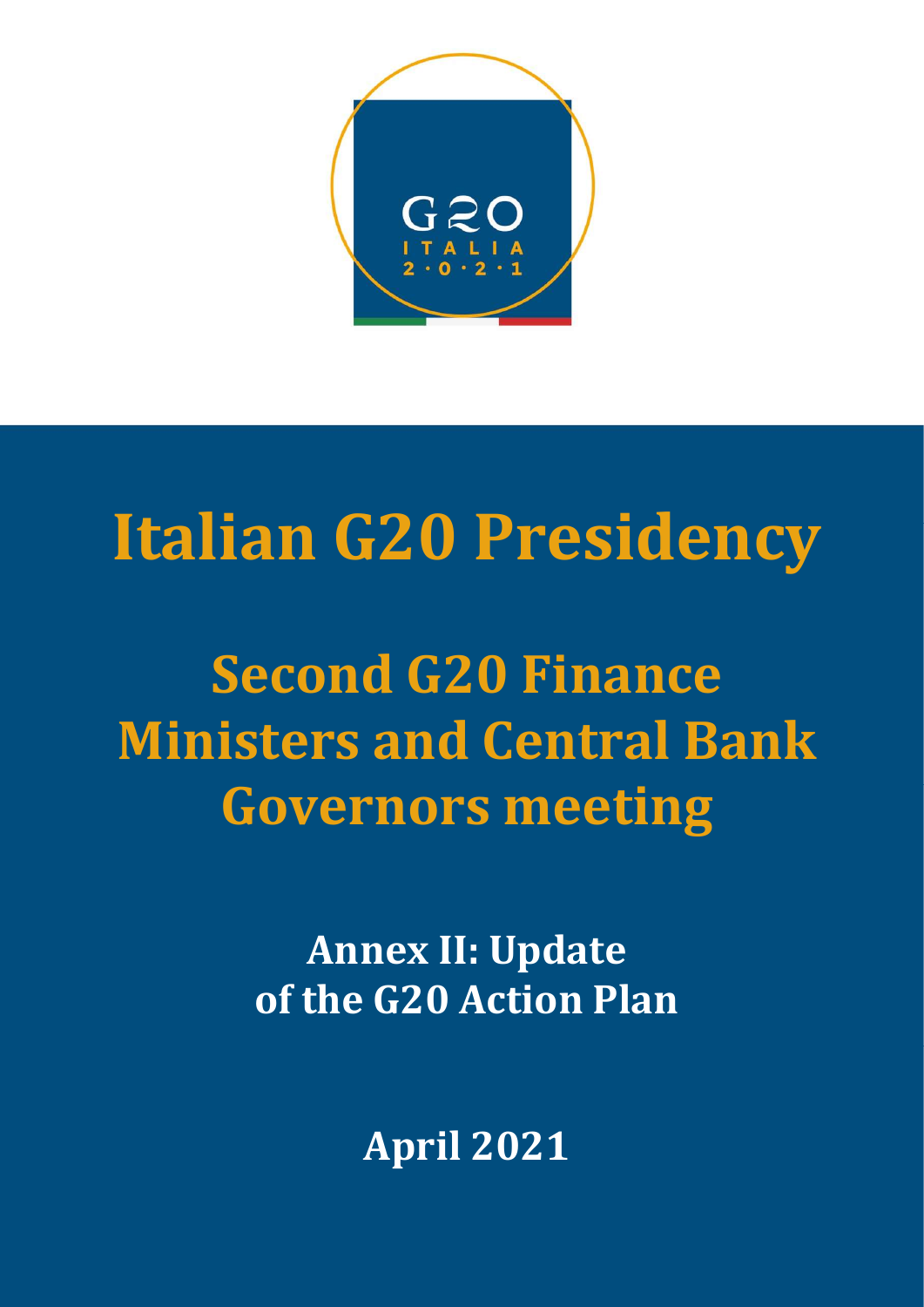

## Annex II: Update of the G20 Action Plan – April 2021

In April 2020, in the spirit of keeping it a living document, we agreed to regularly review, update and report on the G20 Action Plan, as a reference tool to guide our response as we navigate through the crisis and look ahead to a robust, sustained and inclusive global economic recovery. In light of the evolving nature of the crisis, the G20 Action Plan has been updated to include a set of commitments to continue supporting our policy response to the pandemic and steer international economic coordination toward a strong, sustainable, balanced and inclusive recovery, while preparing for the post-COVID-19 world.

In 2021 we will continue to fight against the COVID-19 pandemic, which has exerted a huge human, social and economic toll on our societies. The outlook has improved in recent months, mainly due to our policy actions and the start of COVID-19 vaccination campaigns, yet it remains uncertain and subject to downside risks. Recent health and economic developments point to a new phase, in which the G20 is called upon to prove its leadership in providing policy direction and take concrete actions to steer the global economy out of this crisis, tackle current global challenges and enhance resilience against future ones. In light of the cross-border nature of these challenges, multilateralism and coordination of our policies constitute the most effective way to drive the response to the COVID-19 pandemic, lay the groundwork for recovery and set a forward looking agenda for the future.

#### Pillar I - Health as a Global Common

1. We renew our commitment to ensuring an effective, fast and equitable global response to SARS-CoV-2 and its variants, by advancing our collective efforts to strengthen health systems and to further accelerating the research, development, manufacturing and equitable distribution of diagnostics, therapeutics and vaccines including through promoting voluntary licensing of intellectual property and partnerships in voluntary technology transfers. We call upon both the private and public sectors to help bridge the current financing gap of existing initiatives, most notably the Access to COVID-19 Tools Accelerator (ACT-A) and its COVAX Facility.

2. We commit to working on longer-term sustainable financing solutions for pandemic prevention, preparedness and response. We look forward to the discussions at the Global Health Summit and the World Health Assembly with a view to contribute to a coherent global system. We look forward to the report prepared by the G20 High Level Independent Panel HLIP on financing the global commons for pandemic preparedness and response in July 2021 and we will continue to cooperate with the G20 Health Ministers to present concrete actions at our joint meeting in October 2021.

3. We emphasize the need to enhance cooperation and policy coherence with and among Multilateral Organizations, especially with the World Health Organization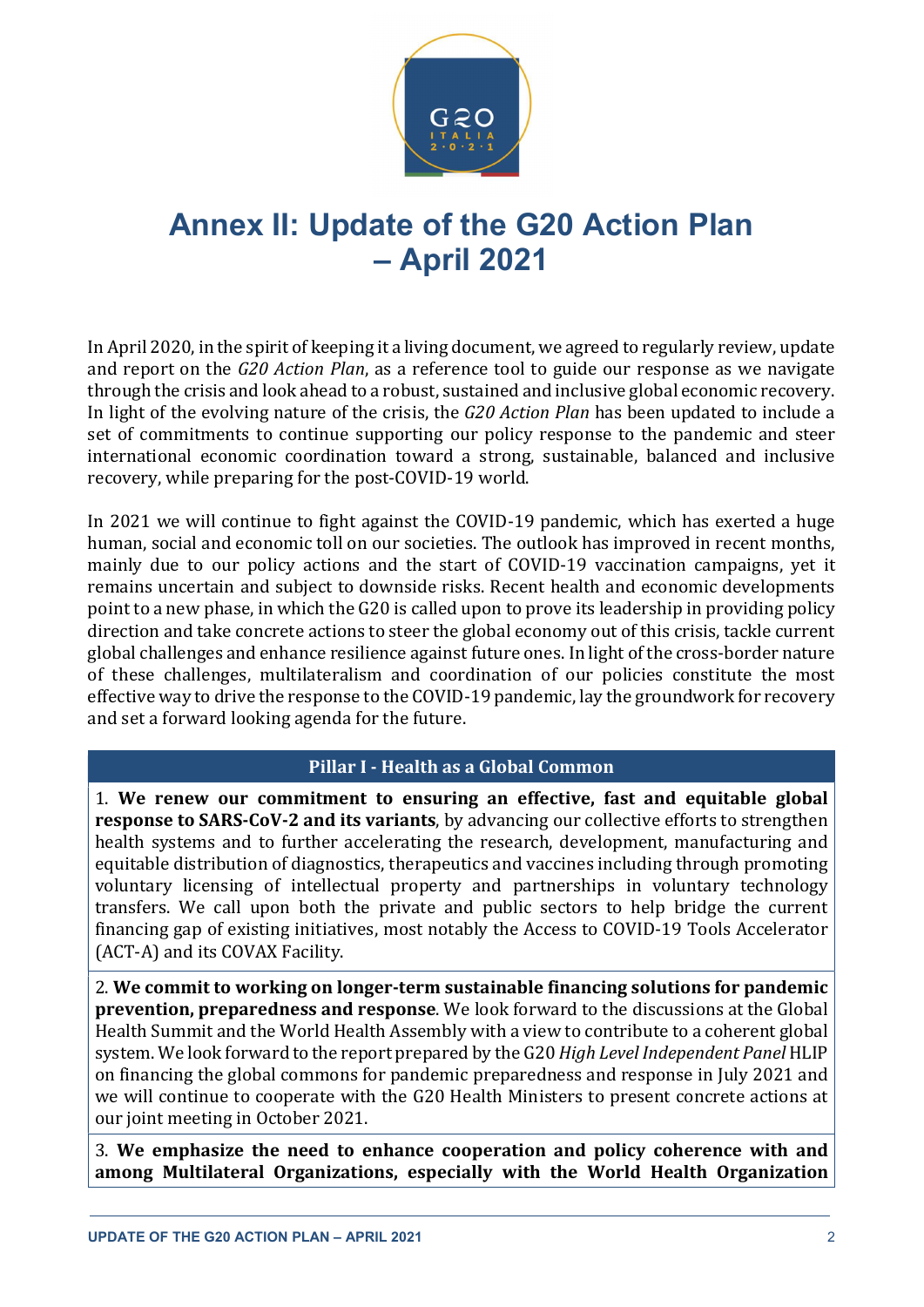

(WHO), and with and among International Financial Institutions (IFIs) to address the current health crisis and to finance pandemic prevention, preparedness and response in the future in a sustainable way . We recognize that private actors can play an important complementary role to public actions in the preparedness and response to the pandemics and the important role of responsible actions from private healthcare companies.

4. We will continue to coordinate with International Organizations, especially with the WHO, expert bodies and alliances to develop resilient health systems. We reaffirm our commitment to full compliance with the International Health Regulations (IHR, 2005), also in light of their ongoing review, and to support other countries to develop resilient health systems against possible public health emergencies, in line with the G20 Shared Understanding on the Importance of Universal Health Coverage Financing in Developing Countries. We will also pursue previous G20 commitments to tackle antimicrobial resistance AMR issues in line with the One Health approach. We remain committed to share timely, transparent and standardized data.

#### Pillar II – Supporting and Shaping the Recovery

1. We commit to continue to do whatever it takes to support a strong, sustainable, balanced and inclusive recovery using fiscal, monetary and regulatory levers, in a complementary way and for as long as required, and consistent with governments' and central banks' respective mandates. We acknowledge that going forward the macroeconomic response should be tailored according to country specific circumstances, and that support measures should not be withdrawn prematurely. Based on the stage of the pandemic countries are facing, we commit to continue to proactively adapt our policy mix with more targeted measures to support the recovery while maintaining long-term fiscal sustainability, and price and financial stability, including through enhanced international coordination where necessary. We will closely monitor and take into account international policy spillovers as appropriate and recognize the different impacts of the COVID-19 pandemic across sectors, countries and regions, especially in the context of increasingly divergent growth paths, while allowing for structural re-allocation. We remain committed to central bank independence as a key pillar of our macroeconomic policy frameworks.

2. We commit to minimize economic scarring from the pandemic, focus on job creation, and facilitate structural re-allocation, productivity-enhancing reforms and investment including support for greener and digital recovery. We will work to harness the benefits of the digital economy and to support an environmentally sustainable and inclusive recovery taking into account country circumstances. To support these efforts, we will further promote public and private sector investments as complementary components of a comprehensive recovery strategies that are inclusive, equitable, resilient and sustainable. To facilitate an efficient reallocation of resources without lasting damage to livelihoods, we will work to identify best policy practices across sectors including in areas such as corporate restructuring, Small and Medium Enterprises' (SMEs) performance, and labour market reforms. To help create quality jobs, based on specific country circumstances, we will deploy active labour market policies including worker retraining and reskilling schemes.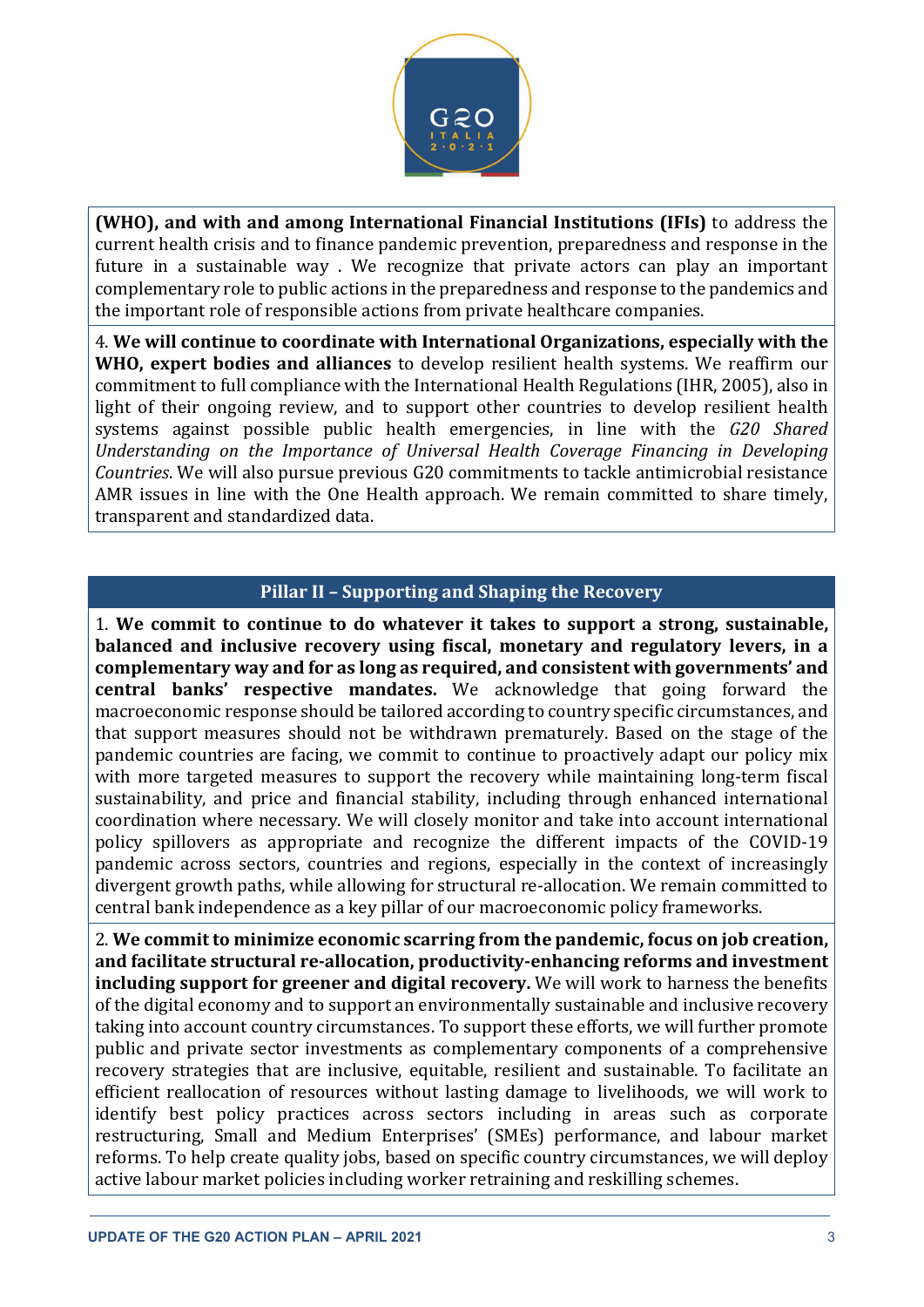

3. We commit to continue to provide support to disproportionately impacted groups (including women, young people, low-skilled and informal workers) as well as the productive sectors and business categories including SMEs most severely hit by the pandemic. We commit to resort to all relevant tools based on country circumstances, such as emergency income support for households, temporary credit support schemes for SMEs and the self-employed, targeted sectoral support, and ensuring the flow of finance to the real economy. We commit to strengthen our efforts to reduce inequalities, including by considering the redistributive impact of our recovery strategies. We welcome the Global Partnership for Financial Inclusion's constant effort to monitor member countries' progress to facilitate the continued flow of remittances, and to support country-led actions to reduce average remittance transfer costs towards the targets committed by G20 Leaders over the years, to support receiving countries through the crisis.

4. We commit to cooperate and share experiences and analysis, and task the relevant International Organizations to provide policy advice on the appropriate timing, pace, and mode of exiting from crisis-related policies, in a way that supports the global recovery. We further task the relevant International Organizations to monitor and report on the recovery processes of G20 members, international spillovers and emerging global risks, through their surveillance mechanisms and in consultation with members. We acknowledge the need of clear communication of policies to mitigate adverse spillovers.

5. We acknowledge the important role of open and fair rules-based trade in restoring growth and job creation. We concur with Trade Ministers that any emergency trade measures designed to tackle COVID-19, if deemed necessary, are targeted, proportionate, transparent, temporary, reflect our interest in protecting the most vulnerable, do not create unnecessary barriers to trade or disruption to global supply chains, and are consistent with World Trade Organization rules. We continue to work to realize the goal of a free, fair, inclusive, non-discriminatory, transparent, predictable, and stable trade and investment environment and to keep our markets open, including to assist in the recovery from the economic, and social impacts of the pandemic. We will continue to take joint action to strengthen international cooperation and frameworks.

6. We remain committed to following the Financial Stability Board's (FSB) principles on the response to COVID-19. We will also continue to: (i) monitor, assess, and where appropriate address, potential vulnerabilities in the global financial system; and (ii) take stock of the lessons learned during the pandemic and identifying areas where further improvements could be achieved. We look forward to the FSB's work aimed at strengthening the resilience of the non-bank financial intermediation sector, with a systemic perspective. We commit to a timely and effective implementation of the G20 Roadmap for attaining cheaper, faster, more transparent and more inclusive cross-border payments services, including remittances, all the more needed in this time of pandemic.

7. We will strengthen the G20 global risk monitoring, coordinating across relevant bodies, including by further integrating the spillover effects, economic and financial risks of pandemics, drug resistant infectious diseases, non-communicable diseases, natural disasters, climate, environmental and other high-impact tail risks more systematically into the G20's global risk monitoring and preparedness to enhance resilience against future shocks.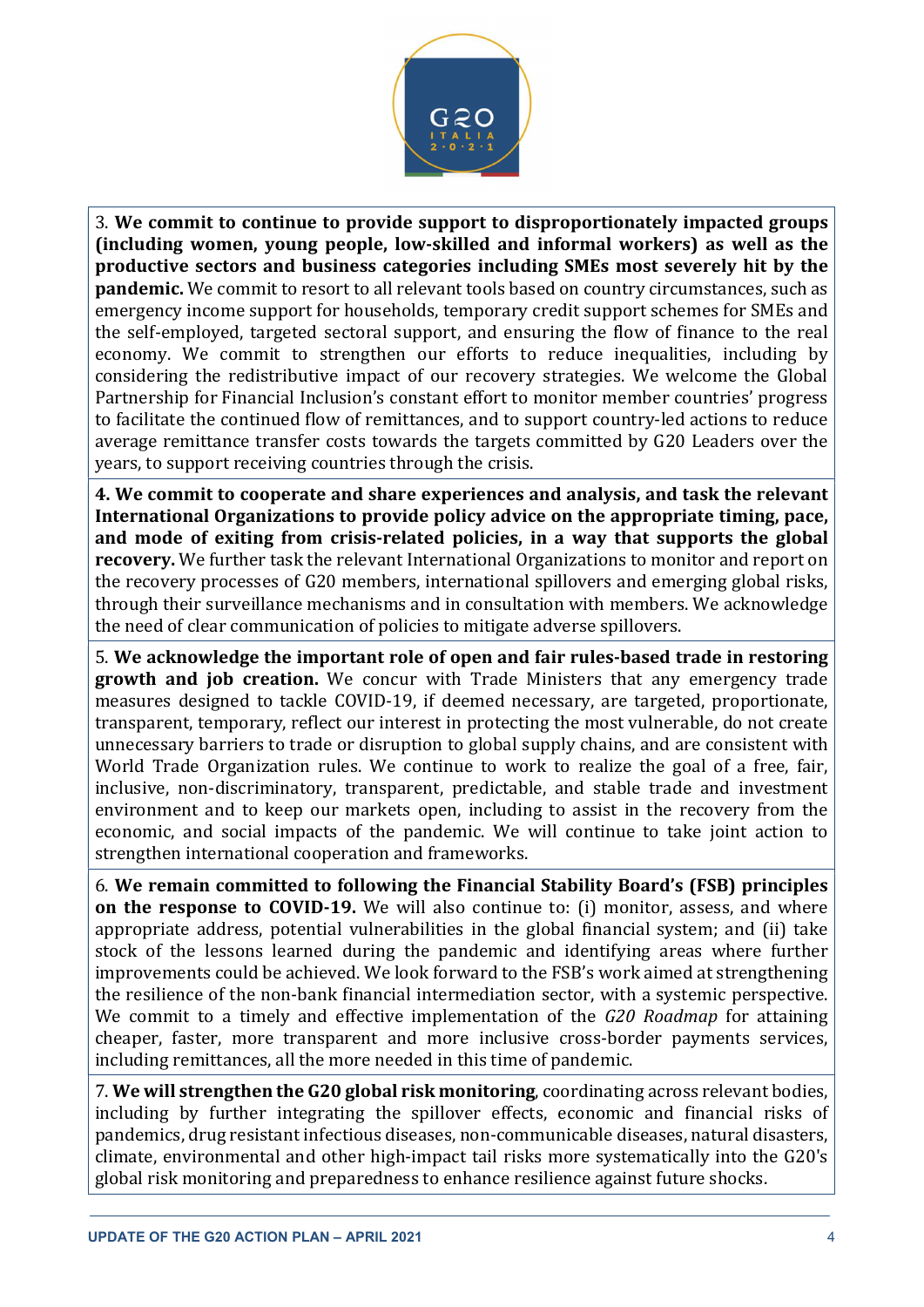

8. We reiterate our commitment to re-double our efforts to promote quality infrastructure investment and accelerate efforts to mobilize private sources of infrastructure financing for our recovery strategies, especially towards job-intensive and productivity-enhancing sectors, including greener and digital infrastructure. Taking into account country circumstances, we will strive to provide resilient, sustainable and wellmaintained infrastructure, particularly by exploring innovative financing instruments to bridge the infrastructure financing gap, in order to ensure the availability and provision of reliable and inclusive infrastructure services over the assets' lifecycle.

9. We commit to promoting a more inclusive financial system through support for the development of responsible digital financial services. We will continue to support digital financial literacy, as well as efforts to ensure that frameworks for conduct supervision and the protection of financial consumers (particularly vulnerable and underserved) and Micro, Small and Medium Enterprises are adequate to the challenges of the digital world.

#### Pillar III – Supporting Vulnerable Economies

1. We will further step up our support to vulnerable countries as they address the challenges associated with the COVID-19 pandemic. We call on the International Monetary Fund (IMF) to make a comprehensive proposal for a new Special Drawing Rights (SDR) general allocation of USD 650 billion to meet the long-term global need to supplement reserve assets. A new allocation would enhance global liquidity and will help the global recovery, building on the assessment made by the IMF in 2016. We also invite the IMF to present proposals to enhance transparency and accountability in the use of the SDRs while preserving the reserve asset characteristic of the SDRs. In parallel, we ask the IMF to explore options for members to channel SDRs on a voluntary basis to the benefit of vulnerable countries, without delaying the process for a new allocation.

2. We will continue addressing debt vulnerabilities. We will act upon our agreement as stated in the April 2021 G20 Finance Ministers and Central Bank Governors' Communiqué and in the Common Framework for Debt Treatment beyond the DSSI annexed to the G20 Finance Ministers and Central Bank Governors' statement of November 2020.

3. We support the ongoing work of the IMF, the World Bank and Regional Development Banks, to continuously adapt their response to the evolving stages of the crisis. We welcome the Poverty Reduction and Growth Trust (PRGT) Borrowing Agreements already announced and call for more contributions to adapt the PRGT' s lending capacity. We look forward to discussing a new medium-term PRGT strategy to provide support to Low-Income Countries (LICs) and we welcome the increase of resources allocated to the Catastrophe Containment and Relief Trust (CCRT). Other resources and contributions are sought for both instruments.

4. We welcome Multilateral Development Banks (MDBs) USD 230 billion commitment between April 2020 to mid-2021 to emerging countries and LICs as a response to the pandemic, and encourage them to continue providing net-positive flows to Debt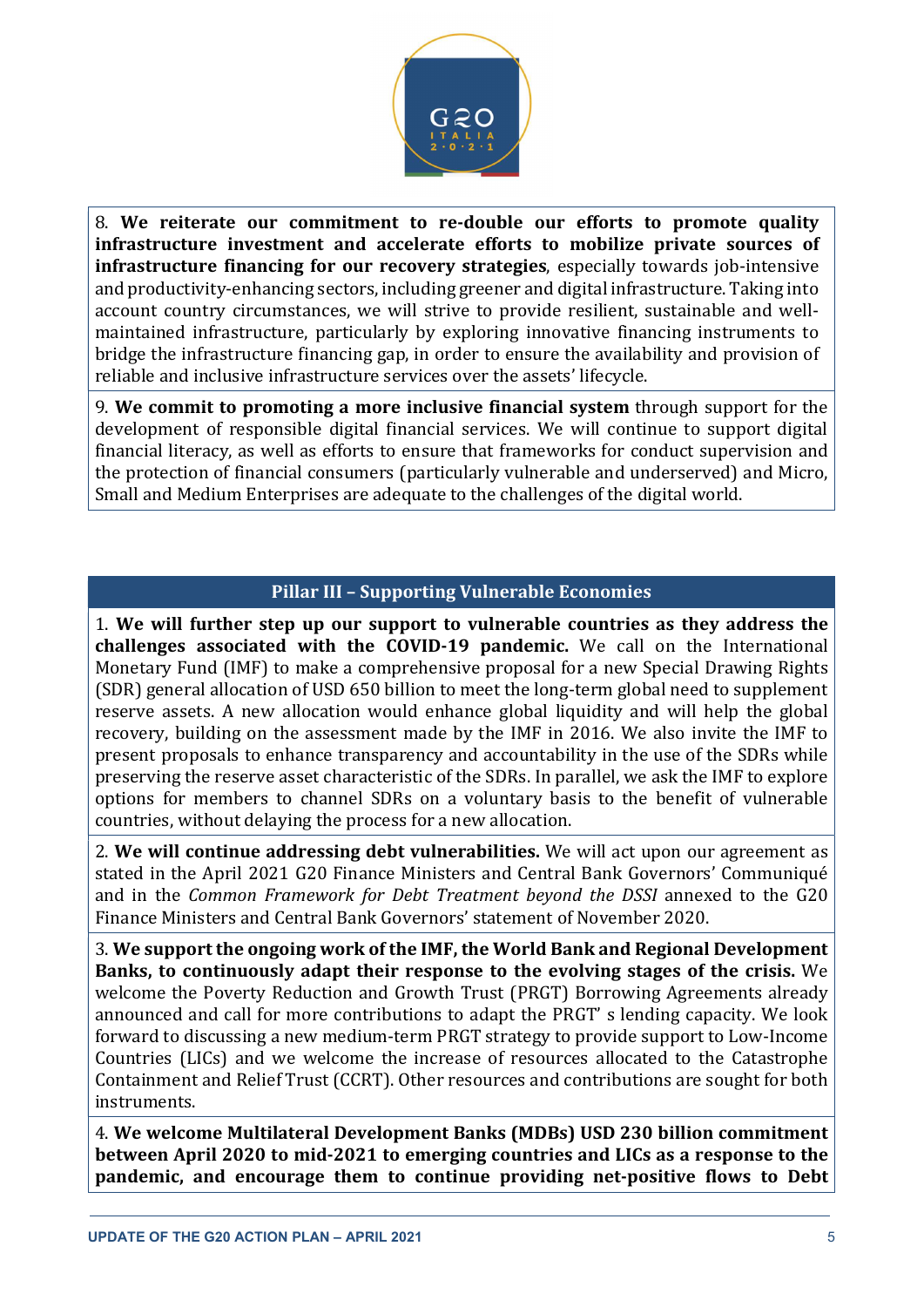

Service Suspension Initiative (DSSI)-eligible countries. We ask the MDBs to provide further details on the new resources provided to each eligible country. In recognition of the critical role of the International Development Association (IDA) we welcome advancing IDA20 by one year. An ambitious and successful IDA replenishment by December 2021, underpinned by a strong policy framework, will support a green, resilient, and inclusive recovery in IDA countries as they address both the immediate and longer-term impacts of the pandemic. We call on IDA to explore how to further use its own balance sheet to unlock additional resources for IDA countries in a sustainable manner, while maintaining its AAA rating. We welcome the IMF financial support of USD 107.4 billion to 85 countries since the onset of the crisis. We welcome the IMF analysis of the external financing needs in LICs in the coming years and sustainable financing options. We look forward to the World Bank Group proposals to scale up its work and deploy instruments in new ways to mobilize private financing to these countries.

5. We reiterate our support to further enhancing policy and operational coordination across all relevant International Organizations at multilateral, regional and country level. We will further discuss how to maximize the development impact of policy-based lending, building on the G20 Principles for Effective Coordination between the IMF and MDBs. We look forward to MDBs' update on the progress achieved in implementing country-owned pilot platforms, including their further work to build over time a common understanding among them of how "core standards" should be defined and implemented. Building on the upcoming MDBs progress report on the implementation of the G20 Action Plan on Balance Sheet Optimisation, we encourage considering potential new measures to maximize the impact of development resources while protecting MDBs' current credit ratings.

6. We will also continue to enhance financial resilience, including through harnessing the benefits of capital flows while managing the associated risks including negative spillovers effects, developing local currency bond markets and domestic capital markets, and promoting greater financial inclusion. In this sense, we look forward to the 2021 review of the IMF Institutional View on the Liberalization and Management of capital flows.

7. We reiterate our commitment to a strong, quota-based and adequately resourced IMF at the center of the Global Financial Safety Net. We remain committed to revisiting the adequacy of quotas and we will continue the process of IMF governance reform under the 16th General Review of Quotas, including a new quota formula as a guide, by 15 December 2023. We welcome the tools provided by Regional Financing Arrangements (RFAs) and call for further progress to continue the close cooperation between IMF and RFAs.

8. We will further examine ways to improve the architecture for sovereign debt restructuring involving private sector creditors.

### Pillar IV – Protecting the Planet

1. We commit to orienting our recovery strategies in such a way to promote transitions towards greener and more inclusive societies. We encourage International Organizations